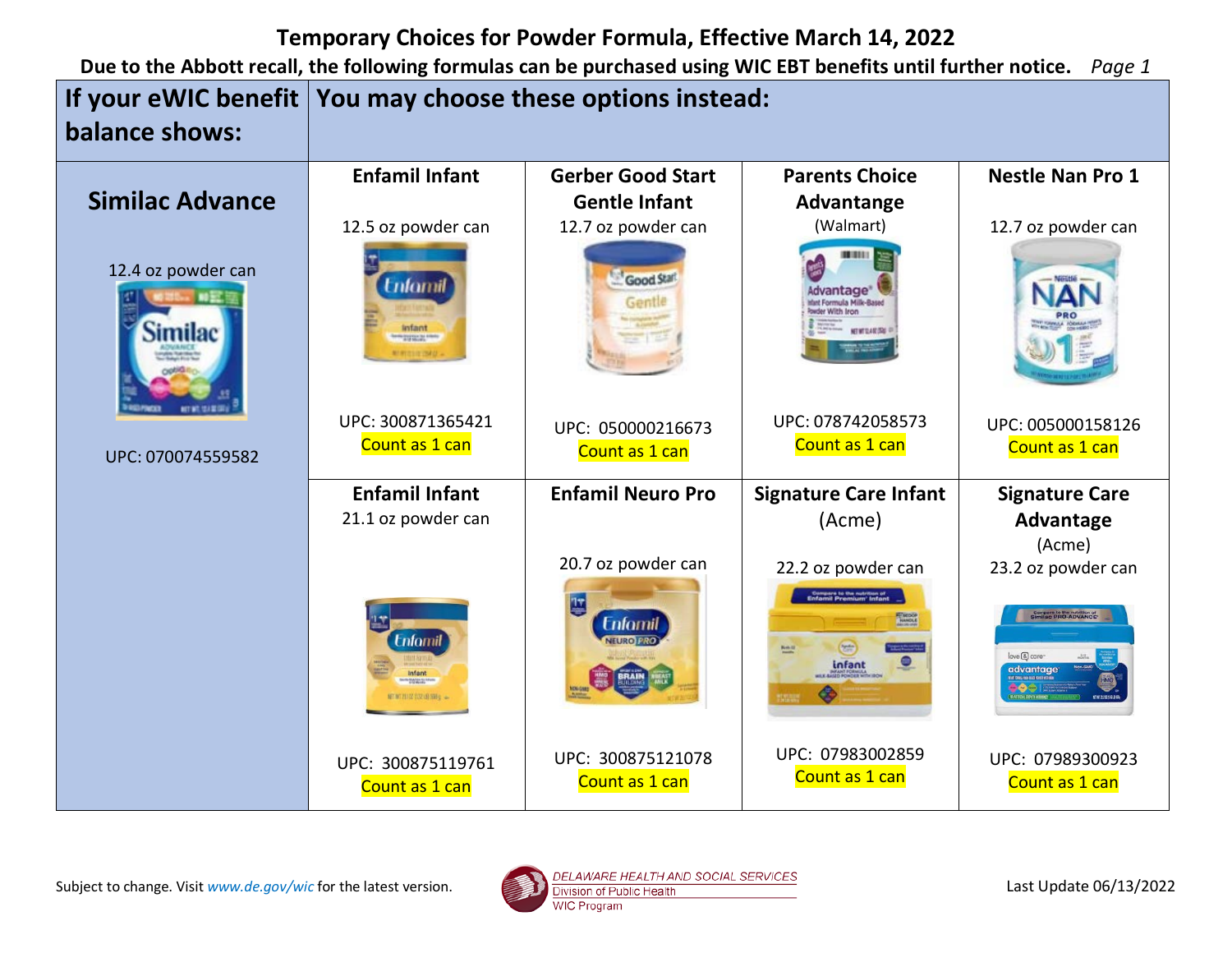

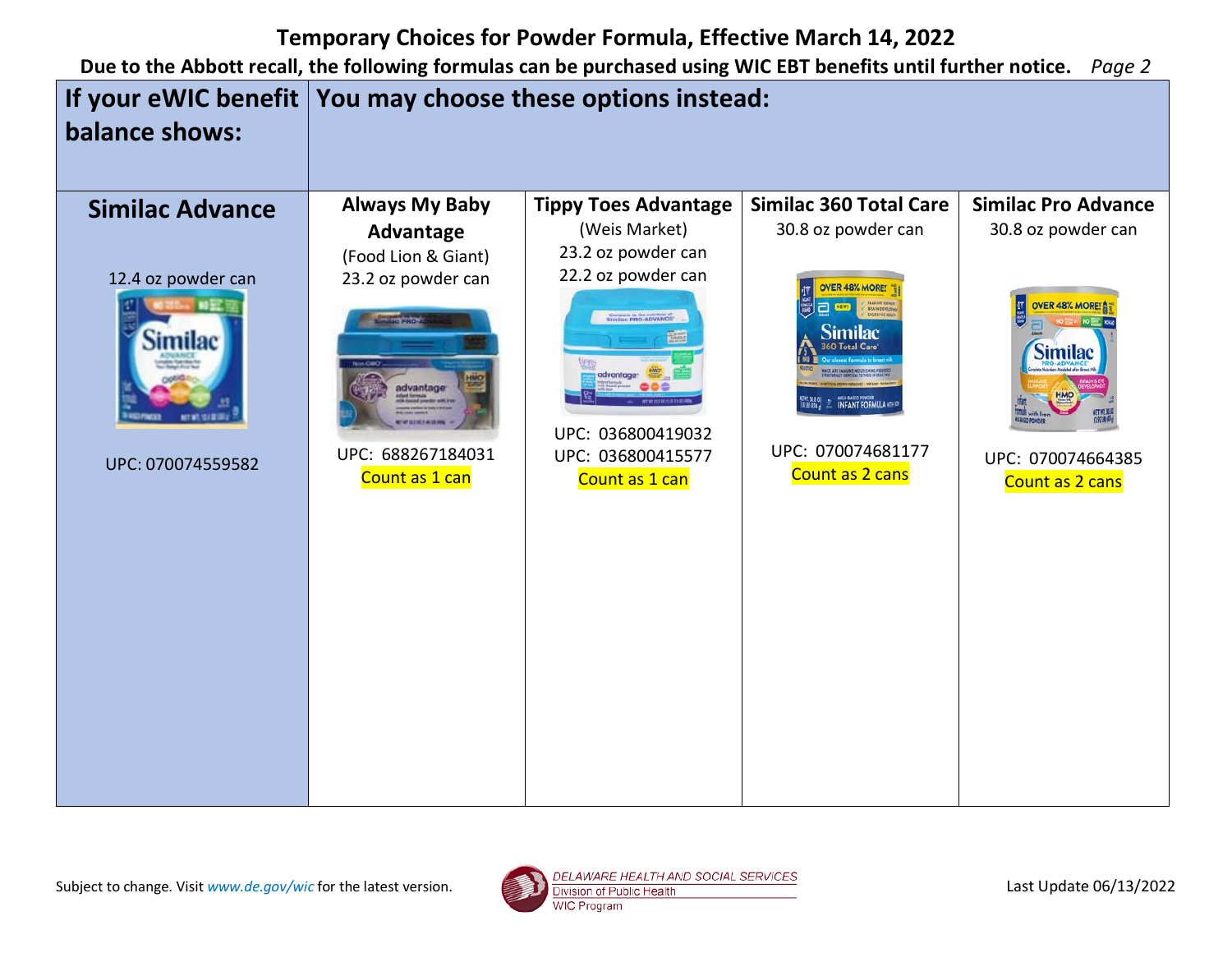

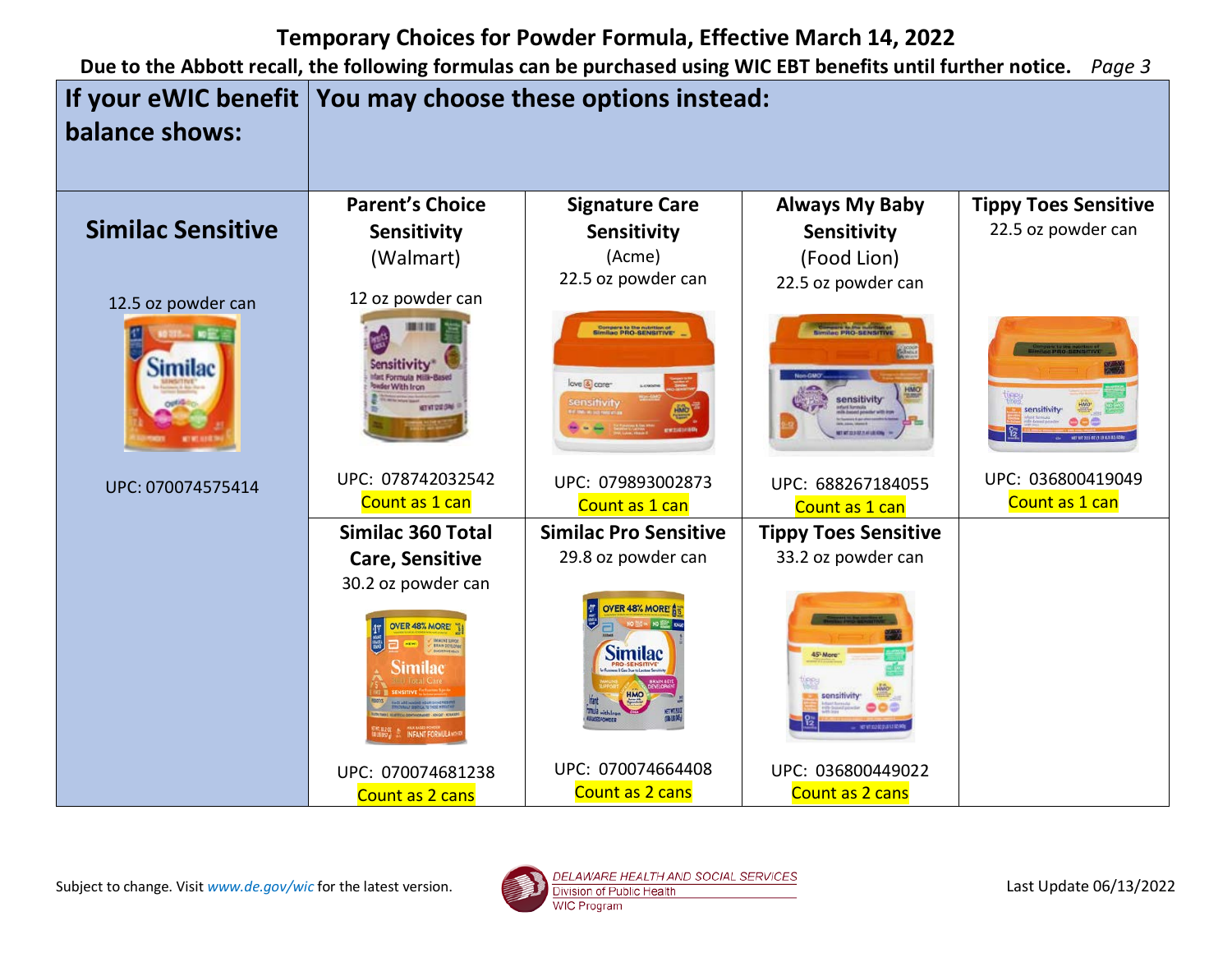

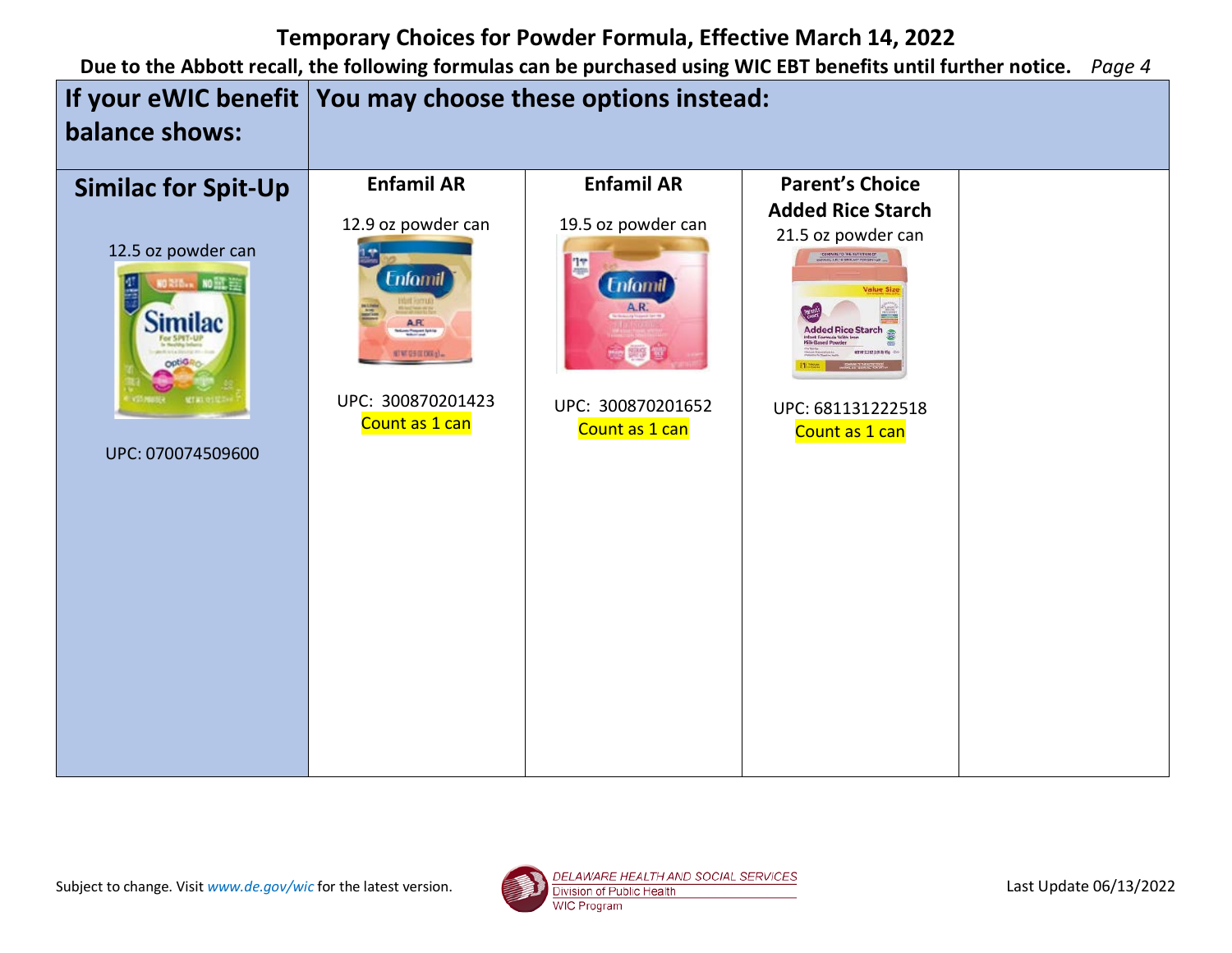

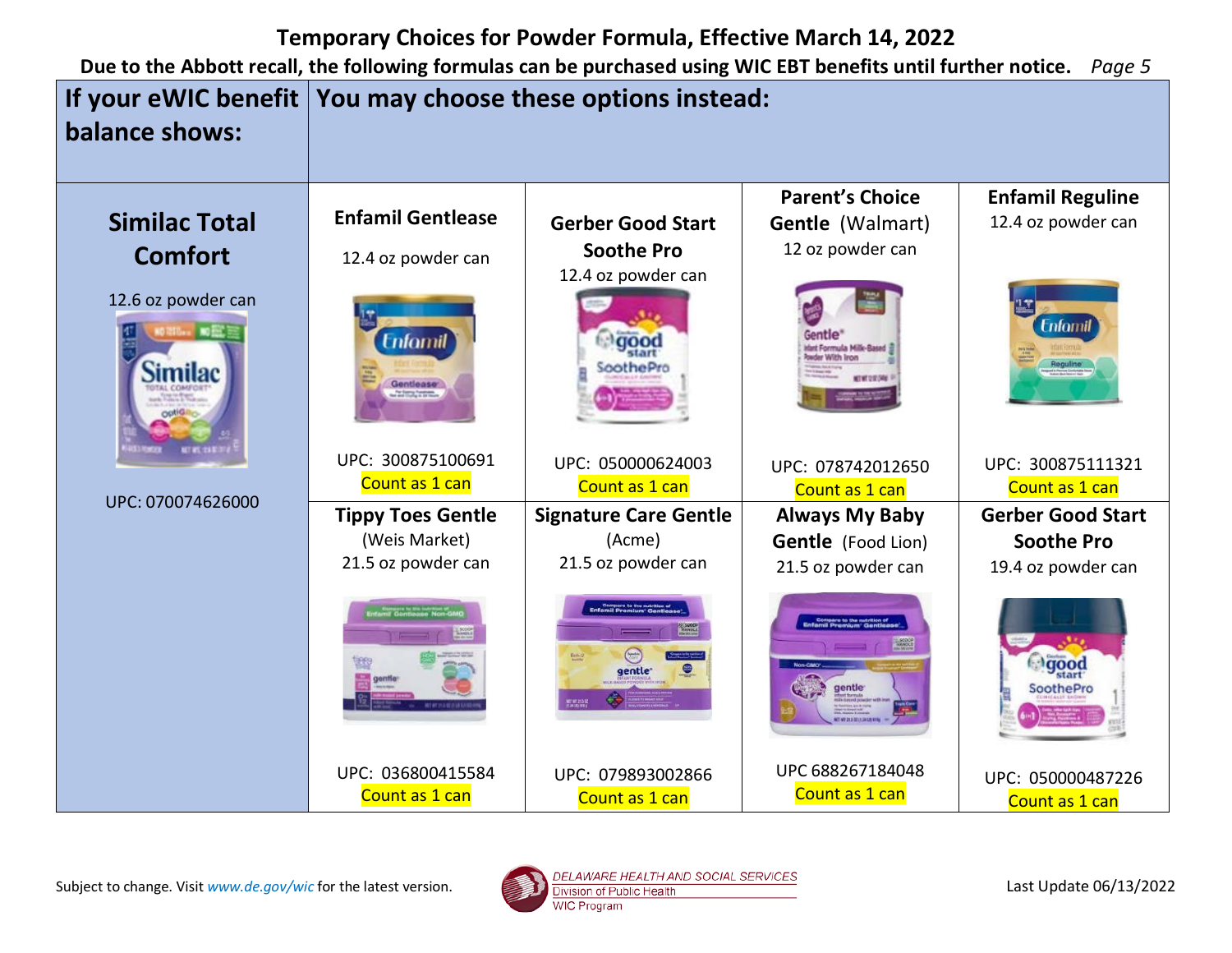|                                         | If your eWIC benefit   You may choose these options instead:                                                                     |                                                                                                                                  |                                     |                                     |
|-----------------------------------------|----------------------------------------------------------------------------------------------------------------------------------|----------------------------------------------------------------------------------------------------------------------------------|-------------------------------------|-------------------------------------|
| balance shows:                          |                                                                                                                                  |                                                                                                                                  |                                     |                                     |
| <b>Similac Total</b>                    | <b>Enfamil Gentlease</b>                                                                                                         | <b>Enfamil Gentlease</b>                                                                                                         | <b>Enfamil Enspire</b>              | <b>Enfamil Reguline</b>             |
|                                         | <b>Neuro Pro</b>                                                                                                                 | 19.9 oz powder can                                                                                                               | Gentlease                           | 19.5 oz powder can                  |
| <b>Comfort</b>                          | 19.5 oz powder can                                                                                                               |                                                                                                                                  | 20.5 oz powder can                  |                                     |
| 12.6 oz powder can<br><b>BIG. NORTH</b> | Enfornil<br>EURO PRO<br>Gentlease                                                                                                | <b>Enfornil</b><br>Gentlease <sup>®</sup><br>For Electric Punchases<br>would Crystop at 38 Million<br><b>WEILT BATHFIELD</b> and | COLOSTRUM<br>8 BREAST MIL           | <b>Enfomil</b>                      |
| UPC: 070074626000                       | UPC: 300875121191<br>Count as 1 can                                                                                              | UPC: 300875119785                                                                                                                | UPC: 300875117484<br>Count as 1 can | UPC: 300875111574<br>Count as 1 can |
|                                         | <b>Parent's Choice</b>                                                                                                           | Count as 1 can                                                                                                                   |                                     |                                     |
|                                         | <b>Complete Comfort</b>                                                                                                          |                                                                                                                                  |                                     |                                     |
|                                         | 22.5 oz powder can                                                                                                               |                                                                                                                                  |                                     |                                     |
|                                         | <b>BOTTETE IN 1831</b><br><b>Complete* Comfort</b><br>Ifant Formula Milk-Based<br>owder With Iron<br>ET WT 22.5 OZ (1.41 LB) 638 |                                                                                                                                  |                                     |                                     |
|                                         | UPC: 681131350198<br>Count as 1 can                                                                                              |                                                                                                                                  |                                     |                                     |

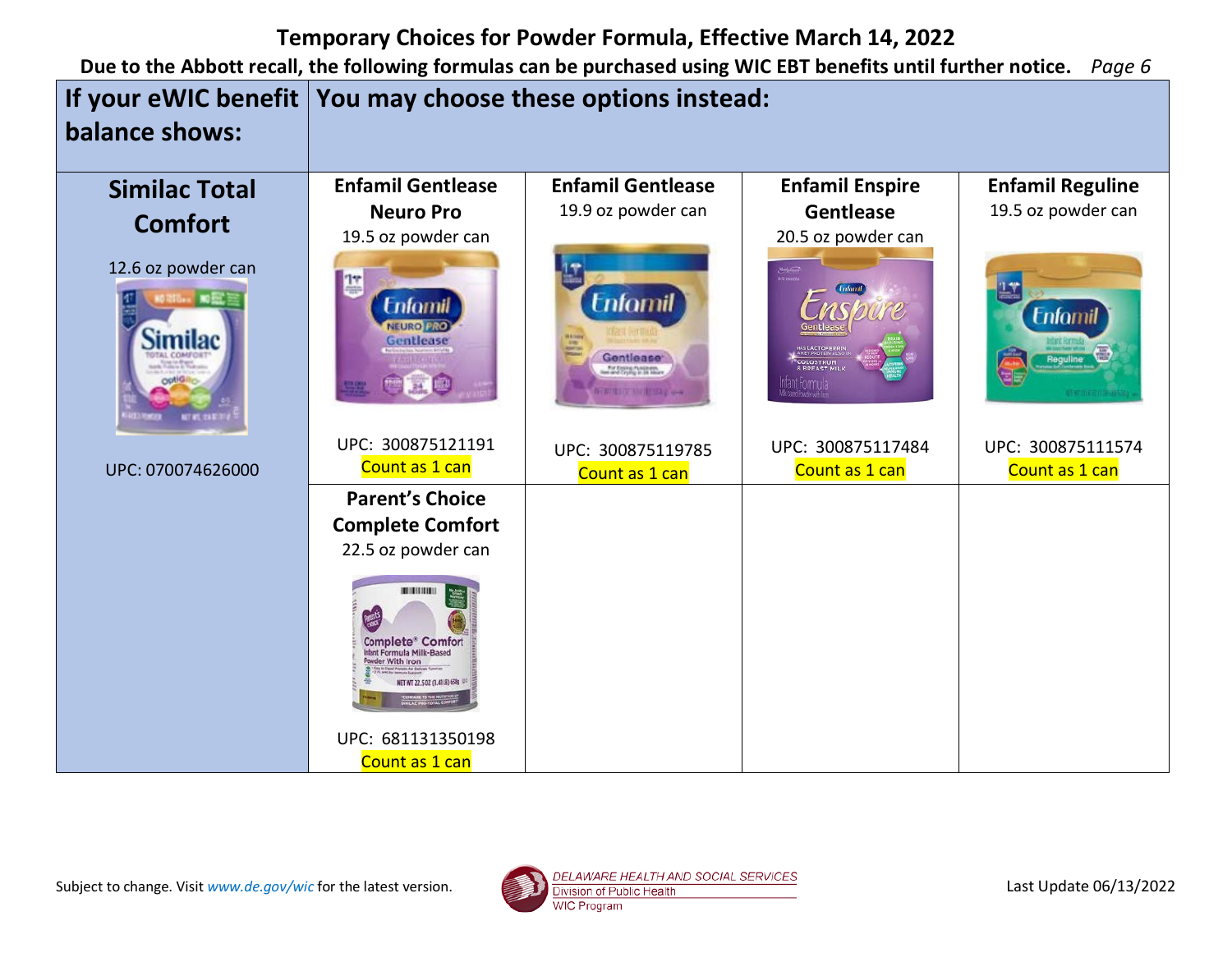

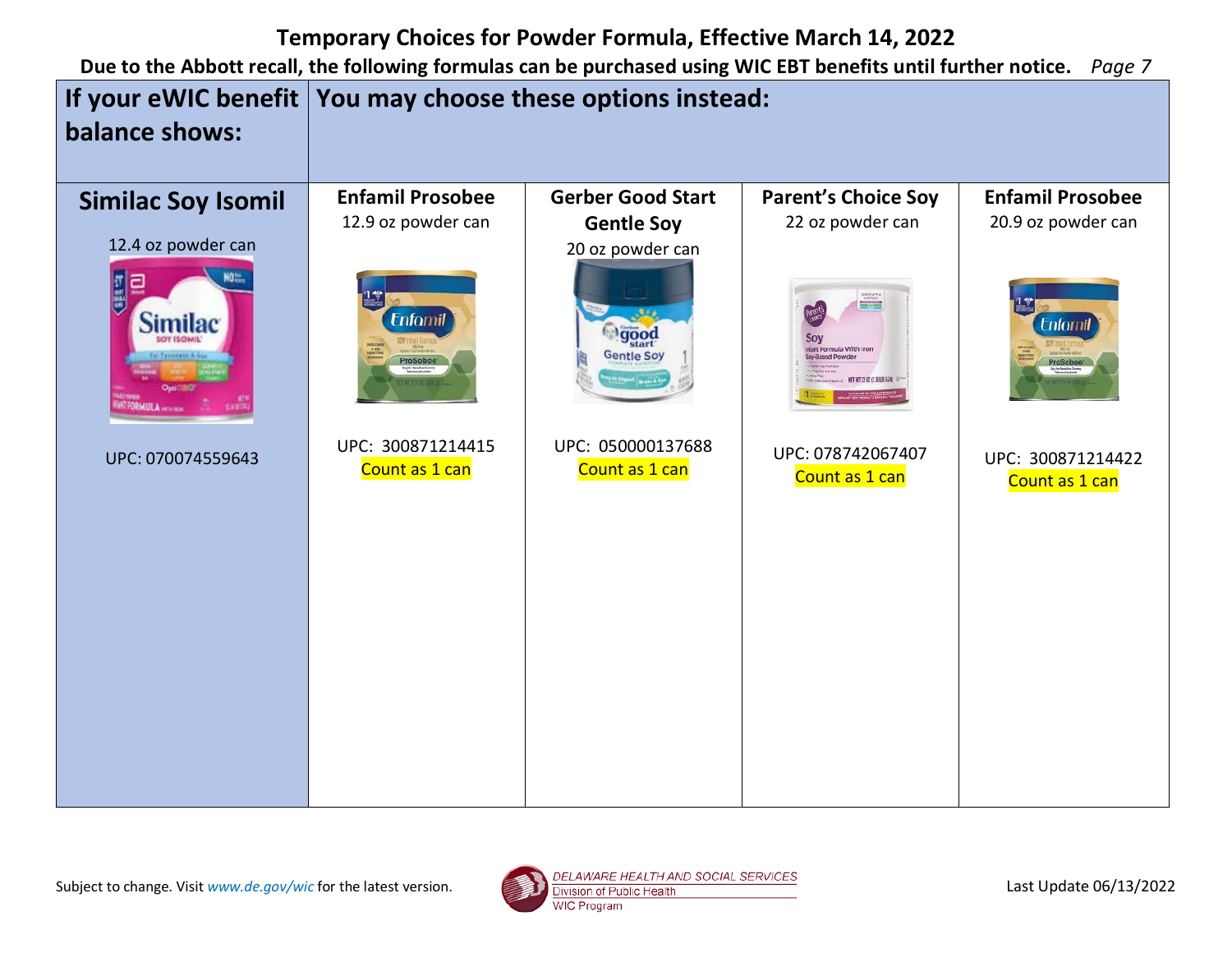| If your eWIC benefit | You must call your local WIC clinic for benefit changes to use the     |                          |                                                   |                                                                                            |
|----------------------|------------------------------------------------------------------------|--------------------------|---------------------------------------------------|--------------------------------------------------------------------------------------------|
| balance shows:       | formulas below. Once changes are made, your eWIC card will reflect the |                          |                                                   |                                                                                            |
|                      | new purchase options.*                                                 |                          |                                                   |                                                                                            |
| Alimentum*           | Pregestimil*                                                           | <b>Gerber Good Start</b> | Nutramigen*                                       | Nutramigen*                                                                                |
|                      | 16 oz powder can                                                       | <b>Extensive HA*</b>     | 12.6 oz powder can                                | 19.8 oz powder can                                                                         |
| 12.1 oz powder can   |                                                                        | 14.1 oz powder can       |                                                   |                                                                                            |
|                      |                                                                        |                          |                                                   |                                                                                            |
|                      | edestimi<br>reads with MCTOK<br><b>MILLIGANIE CH</b>                   |                          | Nutramigen<br><b>HYPOALLERGENIC</b><br>MOARTHEICH | <b>WALDE PACK   1.6 X MORE ! 356</b><br>Nutramigen<br><b>HYPOALLERGENIC</b><br>æ<br>細室 经提供 |
| UPC: 070074647128    | UPC: 300870367013                                                      | UPC: 050000598526        | UPC: 300871239418                                 | UPC: 300871239456                                                                          |
|                      | <b>Parent's Choice</b>                                                 |                          |                                                   |                                                                                            |
|                      | Hypoallergenic                                                         |                          |                                                   |                                                                                            |
|                      | 12.6 oz powder can                                                     |                          |                                                   |                                                                                            |
|                      | Hypoallergenic<br>that Formula Powd                                    |                          |                                                   |                                                                                            |
|                      | UPC: 681131222518                                                      |                          |                                                   |                                                                                            |

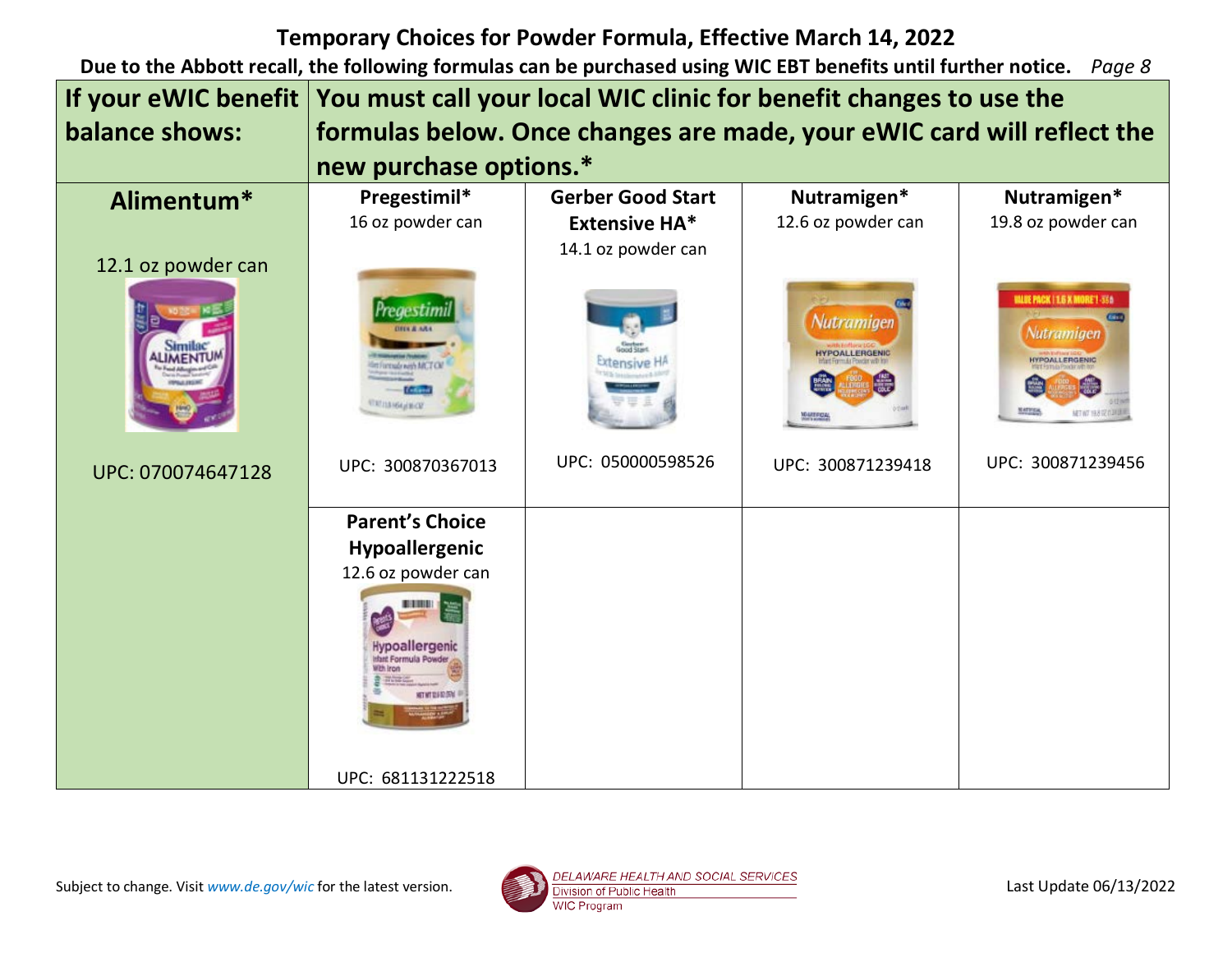| If your eWIC benefit                                                                                                            | You must call your local WIC clinic for benefit changes to use the     |                                                                                             |                                 |  |
|---------------------------------------------------------------------------------------------------------------------------------|------------------------------------------------------------------------|---------------------------------------------------------------------------------------------|---------------------------------|--|
| balance shows:                                                                                                                  | formulas below. Once changes are made, your eWIC card will reflect the |                                                                                             |                                 |  |
|                                                                                                                                 | new purchase options.*                                                 |                                                                                             |                                 |  |
| EleCare Infant*                                                                                                                 | Nutricia Neocate*                                                      | PurAmino*                                                                                   | Alfamino*                       |  |
| 14.1 oz powder can                                                                                                              | 14.1 oz powder can                                                     | 14.1 oz powder can                                                                          | 14.1 oz powder can              |  |
| <b>Pissott</b><br>texcelerence<br><b>EleCare</b><br>DHA ARA<br>Anino Acid-Based Powder<br>Infant Formula                        |                                                                        | PURAMII<br>DHA & ARJ<br><b>ATISTICIAL HODAY</b>                                             | NestleHealthScience<br>Alfamino |  |
| UPC: 070074535111                                                                                                               | UPC: 749735025956                                                      | UPC: 300875104804                                                                           | UPC: 7613034788214              |  |
| EleCare Jr.*                                                                                                                    | Nutricia Neocate Jr.*                                                  | Alfamino Jr.*                                                                               |                                 |  |
| 14.1 oz powder can                                                                                                              | 14.1 oz powder can                                                     | 14.1 oz powder can                                                                          |                                 |  |
| <b>Fund</b><br><b>Hypoxilergenic</b><br>EleCareJr<br>AGES 1 AND UP<br><b>Unflavored</b><br>Amino Acid-Based<br>Nutrition Powder | <b>Neocate</b><br>Junior                                               | ·Nestle<br>$\mathcal{A}$ famino<br><b>IYPOALLERGENIC</b><br><b>Things (J)</b> Suntany (NCT) |                                 |  |
| UPC: 007007455254                                                                                                               | UPC: 0749735017906                                                     | UPC: 7613034787958                                                                          |                                 |  |